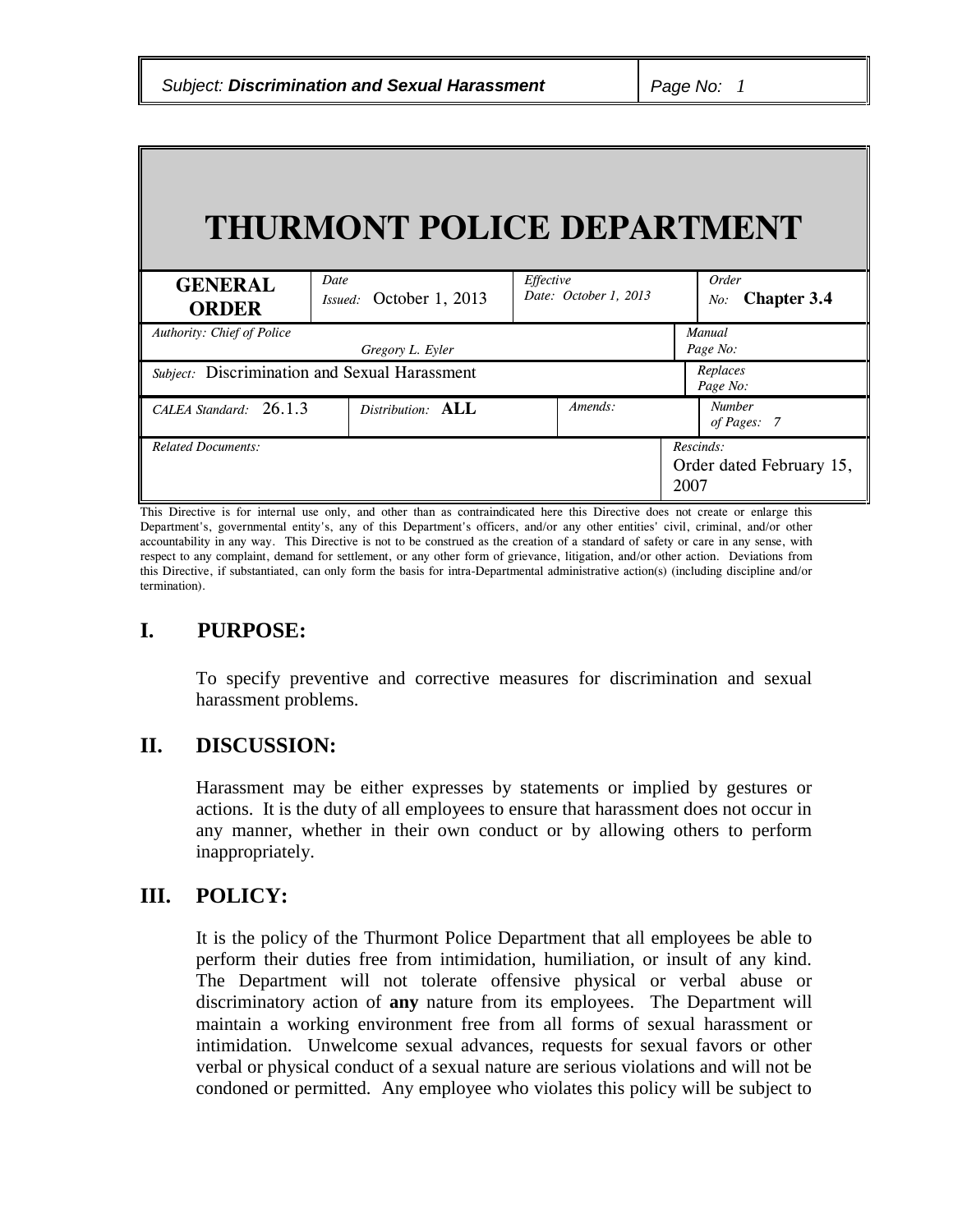appropriate disciplinary action up to and including termination. Failure by supervisory personnel to maintain proper control over discrimination and harassment may be cause for disciplinary action against the supervisor.

# **IV. DEFINITIONS:**

*Discriminate* – To treat unequally or make a distinction in favor of or against a person or thing on the basis of race, age, sex, religion, or national origin.

*Harass* – To annoy, disturb, or irate persistently, which includes the terms, "badger, bait, bother, hound, pester, plague, torment, ridicule," etc.

*"Quid Pro Quo Harassment"* – means "something for something." This type of harassment occurs when an employee is required to choose between submitting to inappropriate behavior, demands, remarks, sexual advances, etc., or lose a tangible job benefit. Generally occurring between a supervisor and a subordinate, a claim must meet the following criteria:

- 1. The harassment was based on sex;
- 2. The individual was subjected to unwelcome sexual advances (express or implied), and
- 3. A tangible economic benefit of the job was conditioned on the individual's submission to the unwelcome sexual advances. (i.e., "You must go out to dinner with me if you want to keep your job.")

*"Hostile Work Environment"* – is defined as/created when there is unwelcome conduct and/or a pattern of harassment that is so severe or pervasive as to alter or change the conditions of the individual's employment and create an abusive, intimidating, hostile, or offensive work environment. **Any** discriminatory behavior or harassment can result in a hostile work environment.

- 1. It does not require an impact on an economic benefit,
- 2. It can involve co-workers or third parties, not just supervisors,
- 3. It is not limited to sexual advances it can include hostile or offensive behavior based on the person's sex, race, religion, etc.
- 4. It can occur even when the conduct is not directed specifically at the individual but still impacts on his or her ability to perform the job, and
- 5. It typically involves a series of incidents rather than one incident, although a single offensive incident may constitute this type of harassment.

The criteria that must be met in a claim of harassment based on a hostile work environment are:

1. The conduct was unwelcome,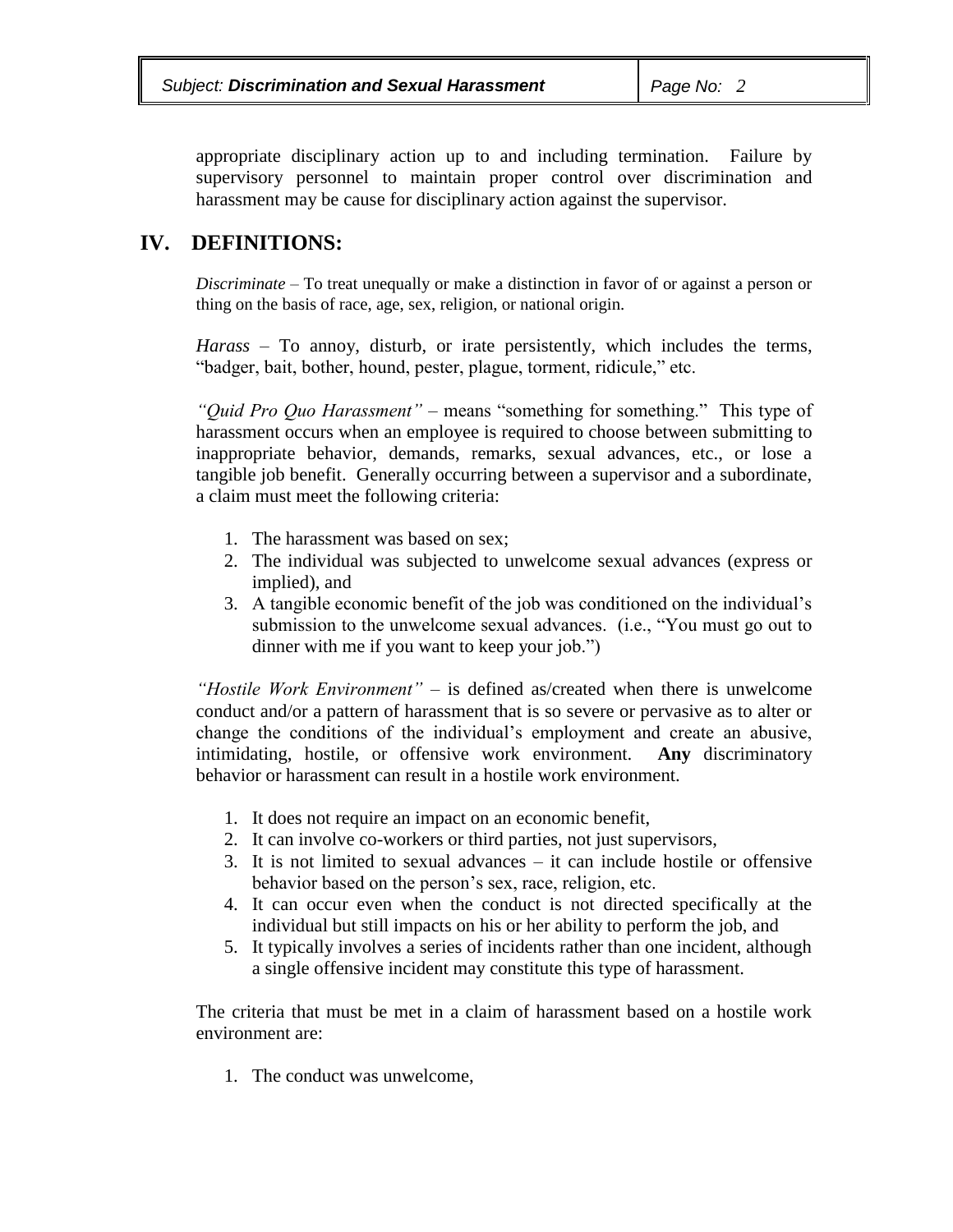- 2. The conduct was severe, pervasive, and regarded by the claimant as so hostile or offensive as to alter his or her conditions of employment, and
- 3. The conduct was such that a reasonable person would find it hostile or offensive. (I.e., Displaying bulletins, cartoons, etc., which may be interpreted as offensive, demeaning, or derogatory; employing gestures, words, or phrases which may be offensive; employing oral or physical characteristics which are considered stereotypical of a particular group or persons; encouraging or engaging in retaliatory acts directed at any person/group exercising their rights against discriminatory activities; or condoning or failing to attempt to stop any of the aforementioned discriminatory activities.)

#### *"Third Party Harassment"* occurs when:

- 1. An employee witnesses sexual conduct in their workplace and finds the conduct to be offensive, even if the conduct was not directed toward the employee, or
- 2. A person outside of the Department, such as a vendor, service person, etc. harasses an employee or engages in unwelcome, inappropriate behavior that is unwanted and unwelcome. The Department can be held liable for harassing conduct of a third party employee(s) if the department has knowledge and some ability to address the improper behavior.

*"Unwelcome sexual Conduct"* – is considered harassment if the employee did not solicit or invite it, and the employee regarded the conduct as undesirable or offensive. (I.e., Sexual comments, overtures, or gestures of a provocative or suggestive nature; jokes or innuendoes intended for or directed to another employee; suggestive, offensive, or demeaning looks or sexually offensive "art" or written material in the work place, etc.)

# **V. PROCEDURE:**

### **A. General**

- 1. Sexual innuendo, off-color humor or physical contact such as patting, pinching or brushing against another's body may be interpreted as sexual harassment by some employees. While recognizing that such communication or physical contact might not be intended as sexual harassment, it is important to avoid even the appearance of impropriety. Incidents of discrimination and sexual harassment may result in civil liability to the department and/or individual employees.
- 2. All employees must refrain from: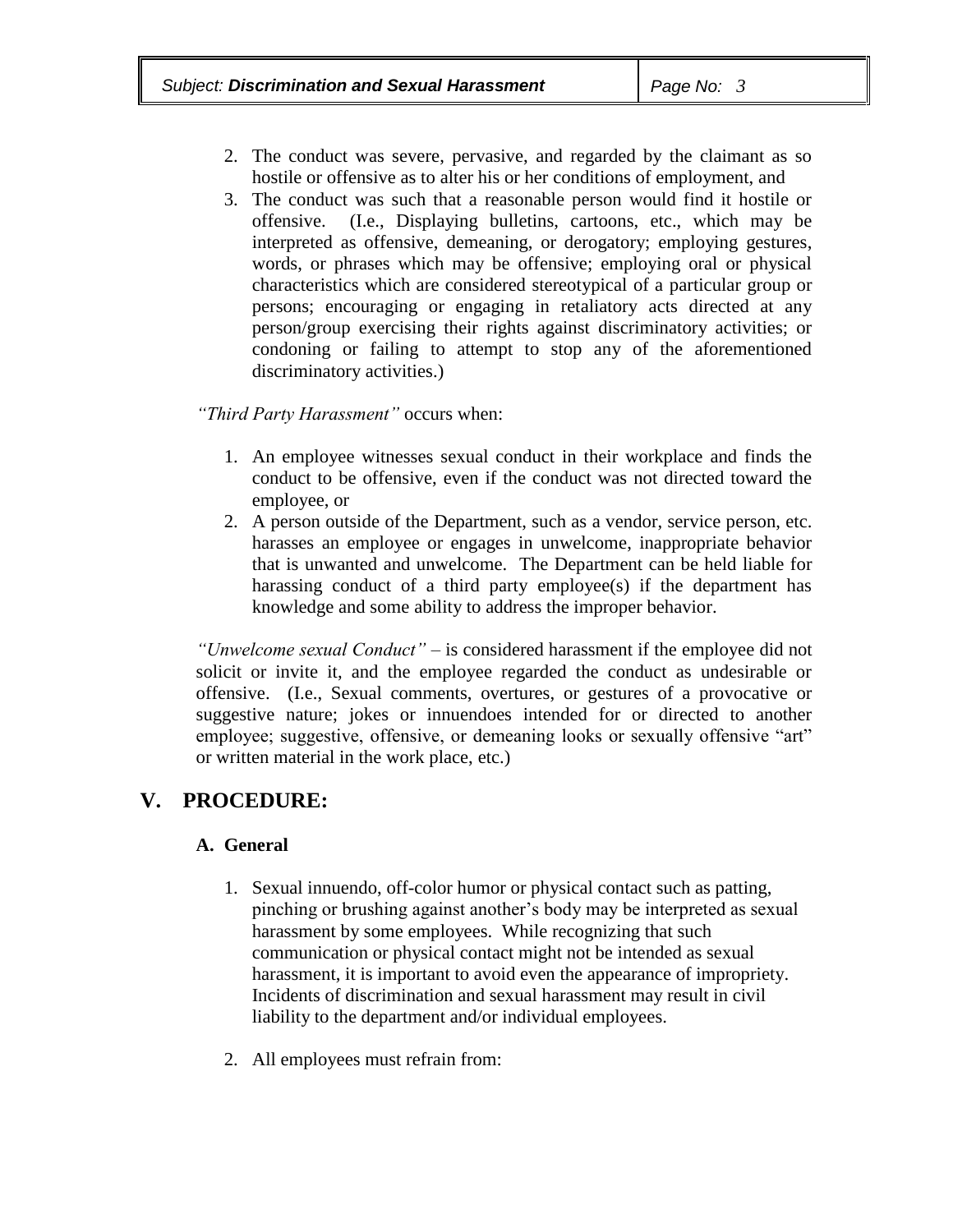- a. Threatening, demanding or insinuating explicitly or implicitly that an employee's refusal to submit to sexual favors or advance will adversely affect their employment;
- b. Creating a harassing/discriminatory environment by such actions as offensive sexual flirtations, advances, verbal abuse, unwanted or unsolicited touching, or any such conduct that has the purpose or effect of unreasonably interfering with an individual's work environment.
- c. Taking retaliatory action of any kind against a person who makes a discrimination/harassment complaint; or
- d. Exhibiting any other conduct that is considered harassment/discrimination based upon race, color, religion, age, national origin or sex.

#### **B. Employee Responsibility**

- 1. Offensive communications or physical contacts of a sexual nature will not be tolerated. If an employee believes that they are being discriminated against or harassed (sexually or otherwise) by any employee or nonemployee in the work environment, they shall promptly take the following steps:
	- a. They are strongly encouraged to place the offending employee upon notice that such communication or physical contact is unwelcome.
	- b. They are to report the incident to their superior, requesting that a written record be made of the efforts to solve the problem. If the supervisor is the individual committing the alleged harassment/discrimination, such conduct should be reported to the next higher supervisor within the chain of command. Due to the personal nature of this type of complaint, if an employee feels uncomfortable speaking to the supervisor, they may report the alleged activity to any supervisor with the understanding that whomever they speak to will advise the subordinate's immediate supervisor, via confidential memo, unless that supervisor is the subject of the complaint.
	- c. An employee may also file a complaint with the Human resources Department for the Town of Thurmont; a Human Rights Violation with the Frederick County Human Relations Commission; a complaint with the Equal Employment Opportunity Commission (EEOC); or a complaint with the Maryland Human Relations Commission. It is strongly recommended that employees use internal remedies prior to utilizing outside agencies.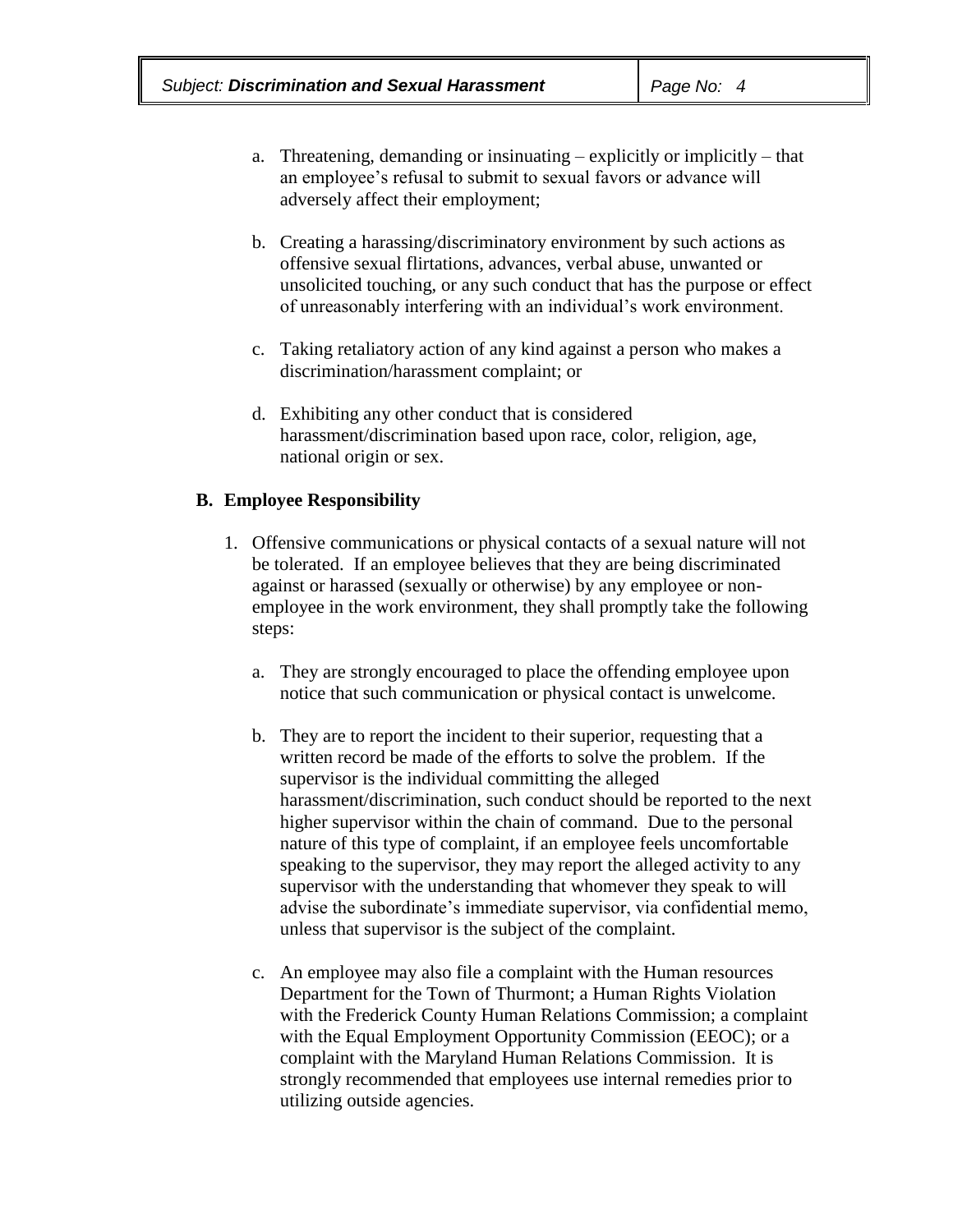### **C. Management responsibility**

- 1. Supervisory personnel will be held accountable for the proper conduct of all subordinates under their supervision and will maintain their work place free of harassment and discrimination. They will discuss this procedure with all their subordinates; take measures to stop any such conduct should it occur; inform subordinates of their right to file complaints about such conduct; and inform any victim of or witness, including the parents of a minor child; to an incident involving discriminatory behavior of their right to file a complaint with the Department.
- 2. Supervisory personnel will ensure that all employees receive training as mandated by MPCTC pertaining to Discrimination and Sexual Harassment. During this training this policy will be read and discussed with all personnel. Additional training and more frequent reviews of this policy may be directed by the Chief of Police.

### **D. Investigation**

- 1. In all cases, supervisory personnel receiving a complaint in any form shall immediately forward the complaint in written form via confidential memo through the chain of command to the Chief who will assign the case to the appropriate personnel for a complete investigation. The goals of any investigation will be to ascertain the facts and contribute to the immediate cessation of any harassment.
- 2. A complete confidential record will be maintained in the files of the Chief of Police.
- 3. Due to the seriousness with which these allegations are considered, employees who intentionally initiate false discrimination/harassment allegations will be subject to disciplinary action.

## **E. Confidentiality**

1. To protect the confidentiality of a member who files a complaint; to encourage the reporting of any incidents of harassment; and to protect the reputation of any employee who might wrongfully be accused of harassment, information concerning a complaint of harassment will not be released by any employee to anyone in or out of the Department, except as provided in established rules governing investigations of the Department.

### **F. Non-Retaliation for Reporting:**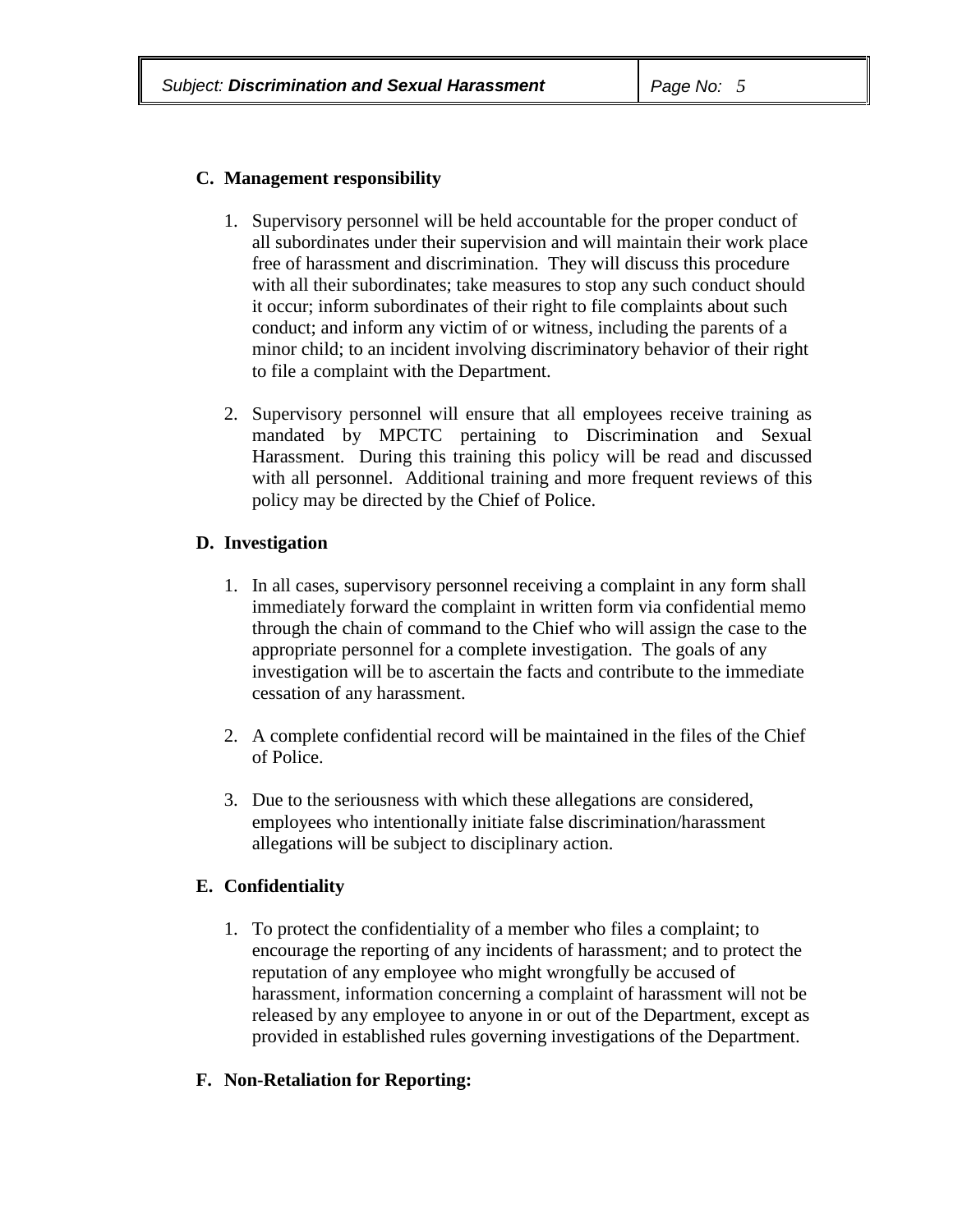- 1. There will be no retaliation or discrimination against any employee for reporting a case of harassment. Any such behavior will not be tolerated and will be reported by the employee and dealt with promptly and severely by management.
- 2. If the investigation reveals that the complaint is valid, prompt measures will be taken designed to stop the harassment immediately and prevent its reoccurrence.

#### **G. Workplace Relationships:**

- 1. Any involvement between employees must be voluntary and desired by both parties. Many problems have developed in police departments because of dating relationships, and they can interfere with our goal of having a sound professional environment. If you are asked for a date by a co-worker and you do not want to go out with the other employee, it is imperative that your response to the request is firm and definite. After this firm and definite response is made, it is inappropriate for the requesting party to make any further attempt to initiate a dating relationship. Repeated requests for a dating relationship constitute sexual harassment. It is also inappropriate for any relationship to interfere with normal work operations in any manner. Personnel who desire to become involved with someone in the workplace must adhere to the following guidelines:
	- a. There will be no dating activities on department time or property.
	- b. There shall be no use of company property to arrange dating activities.
	- c. All behavior between employees shall be behavior conducive to a sound professional work environment at all times when on department property or department time. Hand holding, kissing, hugging, sexual comments and other behavior generally associated with a dating relationship are inappropriate while on department time or department property.
	- d. Any relationship involving personnel at different levels on the chain of command or when one party has functional supervision of another shall be reported by the person of higher rank immediately to his/her supervisor. Failure to report this relationship is a violation of this policy. The supervisor receiving this information shall immediately inform the Chief and Deputy Chief of this relationship.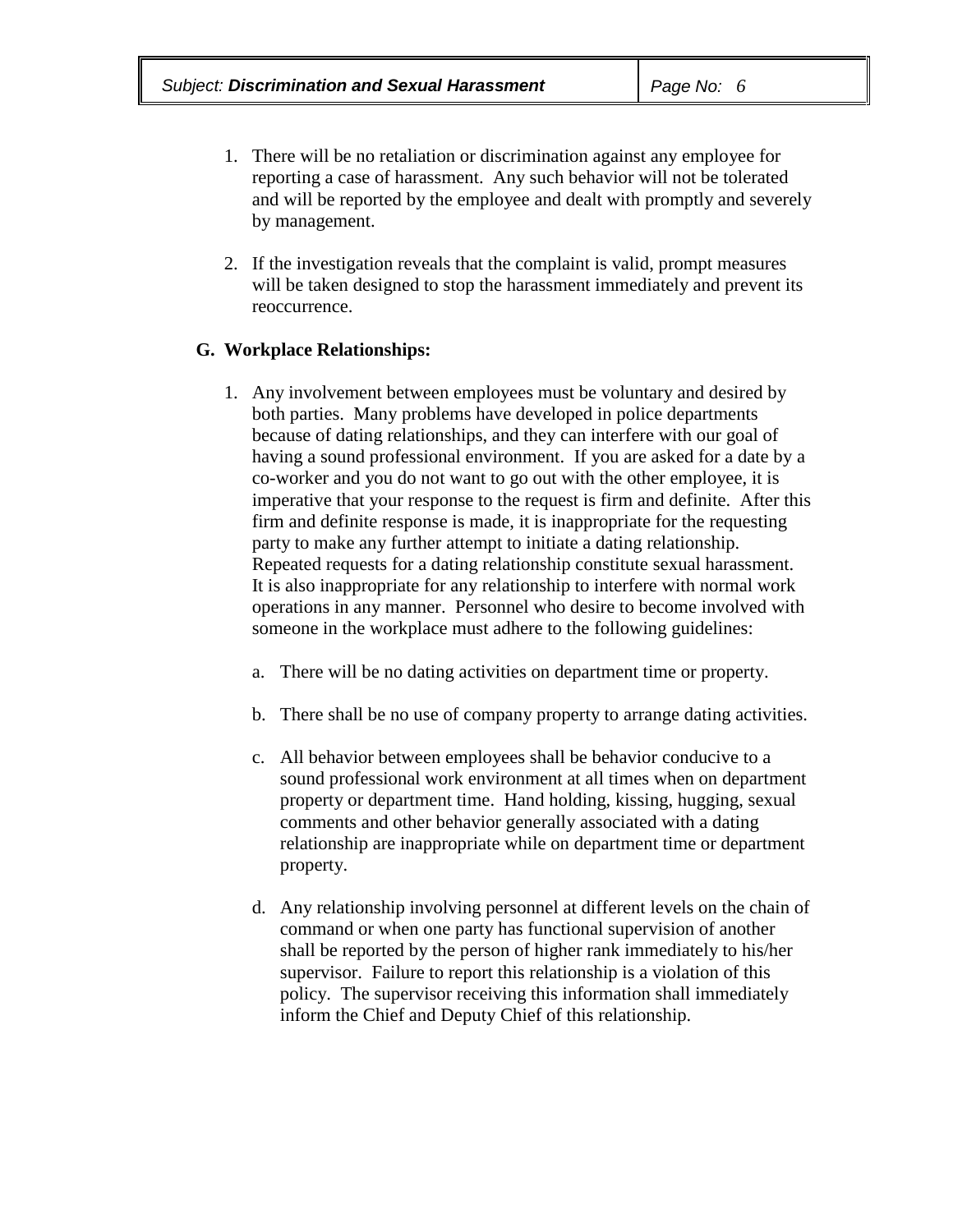| <b>Subject: Discrimination and Sexual Harassment</b> | Page No: |
|------------------------------------------------------|----------|
|                                                      |          |

# **ATTACHMENTS:**

## **DOCUMENT DATES:**

*Amended Date: 10/1/2013 Review Date:*

*Review Date:* 

*Rescinds:*

*Order Written by: Chief of Police Order Edited and Approved by: Chief of Police*

*CALEA Standards included in this Order 26.1.3*